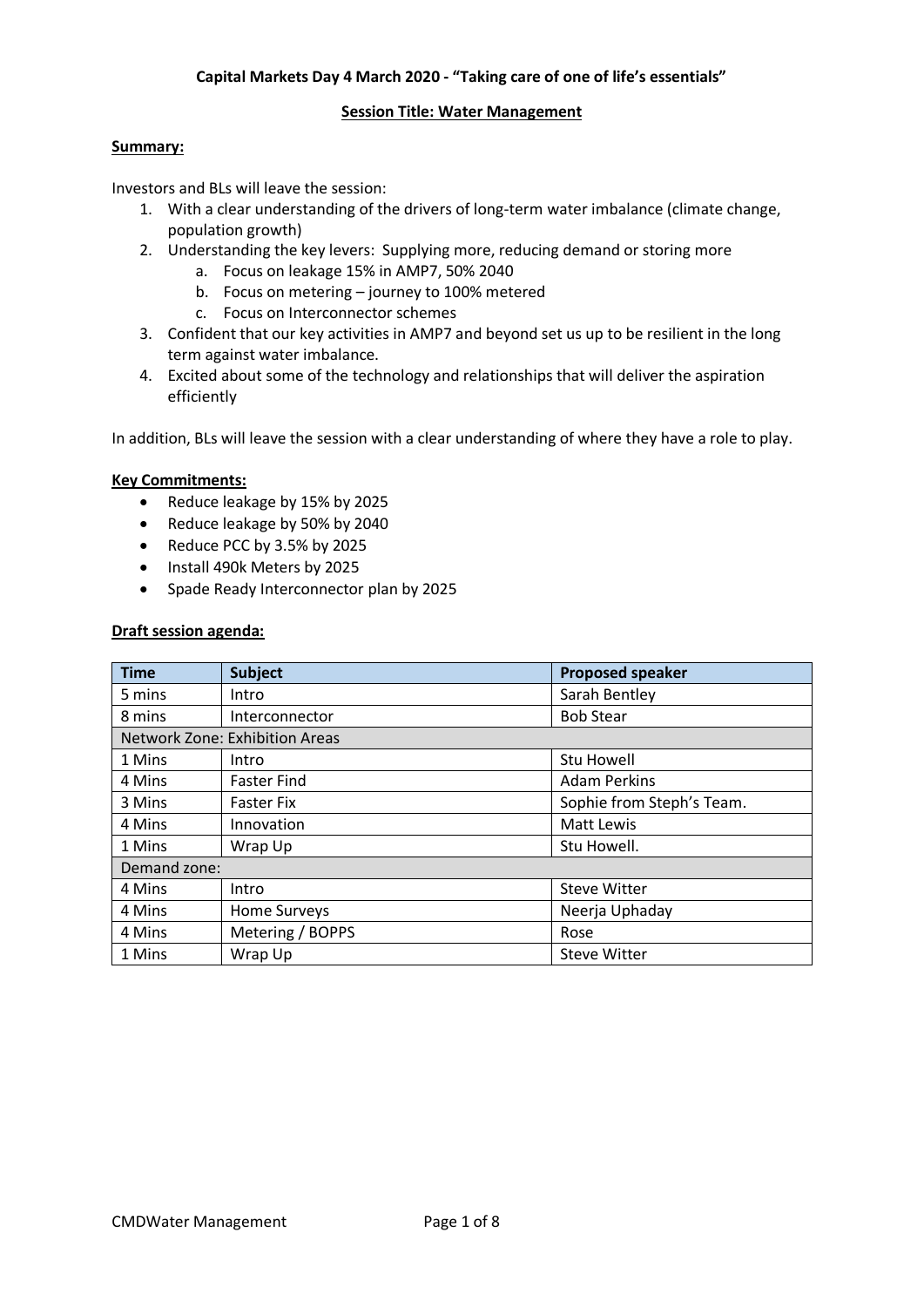| <b>Session</b>       | <b>Overview</b>                                                                                                                                                                                                                                                                                                                                                                                                                                                                                                                                                                                                                                                                                                                                                                                                                                                                                                                                                                                                                                                                                                                                                                                                                                                                                                                                                                                                                                                                                                                                                                                                                                                                                                        | Format/props                      |
|----------------------|------------------------------------------------------------------------------------------------------------------------------------------------------------------------------------------------------------------------------------------------------------------------------------------------------------------------------------------------------------------------------------------------------------------------------------------------------------------------------------------------------------------------------------------------------------------------------------------------------------------------------------------------------------------------------------------------------------------------------------------------------------------------------------------------------------------------------------------------------------------------------------------------------------------------------------------------------------------------------------------------------------------------------------------------------------------------------------------------------------------------------------------------------------------------------------------------------------------------------------------------------------------------------------------------------------------------------------------------------------------------------------------------------------------------------------------------------------------------------------------------------------------------------------------------------------------------------------------------------------------------------------------------------------------------------------------------------------------------|-----------------------------------|
| Intro                |                                                                                                                                                                                                                                                                                                                                                                                                                                                                                                                                                                                                                                                                                                                                                                                                                                                                                                                                                                                                                                                                                                                                                                                                                                                                                                                                                                                                                                                                                                                                                                                                                                                                                                                        |                                   |
| 1a. Sarah<br>Bentley | Good morning everyone and welcome to the Water<br>Management Session.<br>As we have discussed throughout the day, the<br>$\bullet$<br>climate is changing dramatically and the extremes of<br>weather we have seen over the past few years is<br>becoming our new normal globally, across the UK<br>and within our Severn Trent patch too.<br>While Carbon is a key focus in the battle against<br>climate change, it is important to remember that<br>Water Scarcity is as critical an issue to face into when<br>thinking about the impact on our environment.<br>Last year, the United Nations World Water<br>Development report stated that by 2050, around 5<br>billion people could be living in areas of water<br>scarcity [and across the UK we know that there are<br>water scarce areas especially in the south, and we<br>have areas of our own patch that could without<br>intervention be at risk of water shortages].<br>Water is our business and so we have robust plans to<br>$\bullet$<br>ensure that we have sufficient water to serve our<br>customers even as the globe gets warmer.<br>Our documented and regularly updated Water<br>$\bullet$<br>Resources Management Plan is at the heart of our<br>long term strategy, including various modelling<br>scenarios including warming of 2 and 4 degrees.<br>We have shared this robust and rigorous scenario<br>$\bullet$<br>planning with our regulators as a core part of our<br>business planning review and secured a mixture of<br>funding and incentives to ensure that we successfully<br>deliver against our plans.<br>We know that water is a precious and essential<br>$\bullet$<br>resource, and that it is our job to ensure that we | Drone footage of<br>major schemes |
|                      | have resilience of supply as we prepare for climate<br>change. Looking after 'one of life's essentials' is the<br>core of our purpose and we have a good track<br>record!                                                                                                                                                                                                                                                                                                                                                                                                                                                                                                                                                                                                                                                                                                                                                                                                                                                                                                                                                                                                                                                                                                                                                                                                                                                                                                                                                                                                                                                                                                                                              |                                   |
|                      | The activity that we undertake to secure the long<br>term resilience of water supplies, relies on our ability<br>to invest our capital wisely, deliver our planned<br>engineering schemes, and improve our network and<br>our customer behaviours.                                                                                                                                                                                                                                                                                                                                                                                                                                                                                                                                                                                                                                                                                                                                                                                                                                                                                                                                                                                                                                                                                                                                                                                                                                                                                                                                                                                                                                                                     |                                   |
|                      | Throughout AMP 6 we have delivered a significant<br>$\bullet$<br>number of complex construction schemes improving                                                                                                                                                                                                                                                                                                                                                                                                                                                                                                                                                                                                                                                                                                                                                                                                                                                                                                                                                                                                                                                                                                                                                                                                                                                                                                                                                                                                                                                                                                                                                                                                      |                                   |

**Session outline (currently written with CMD audience in mind – will need tweaking for BL event):**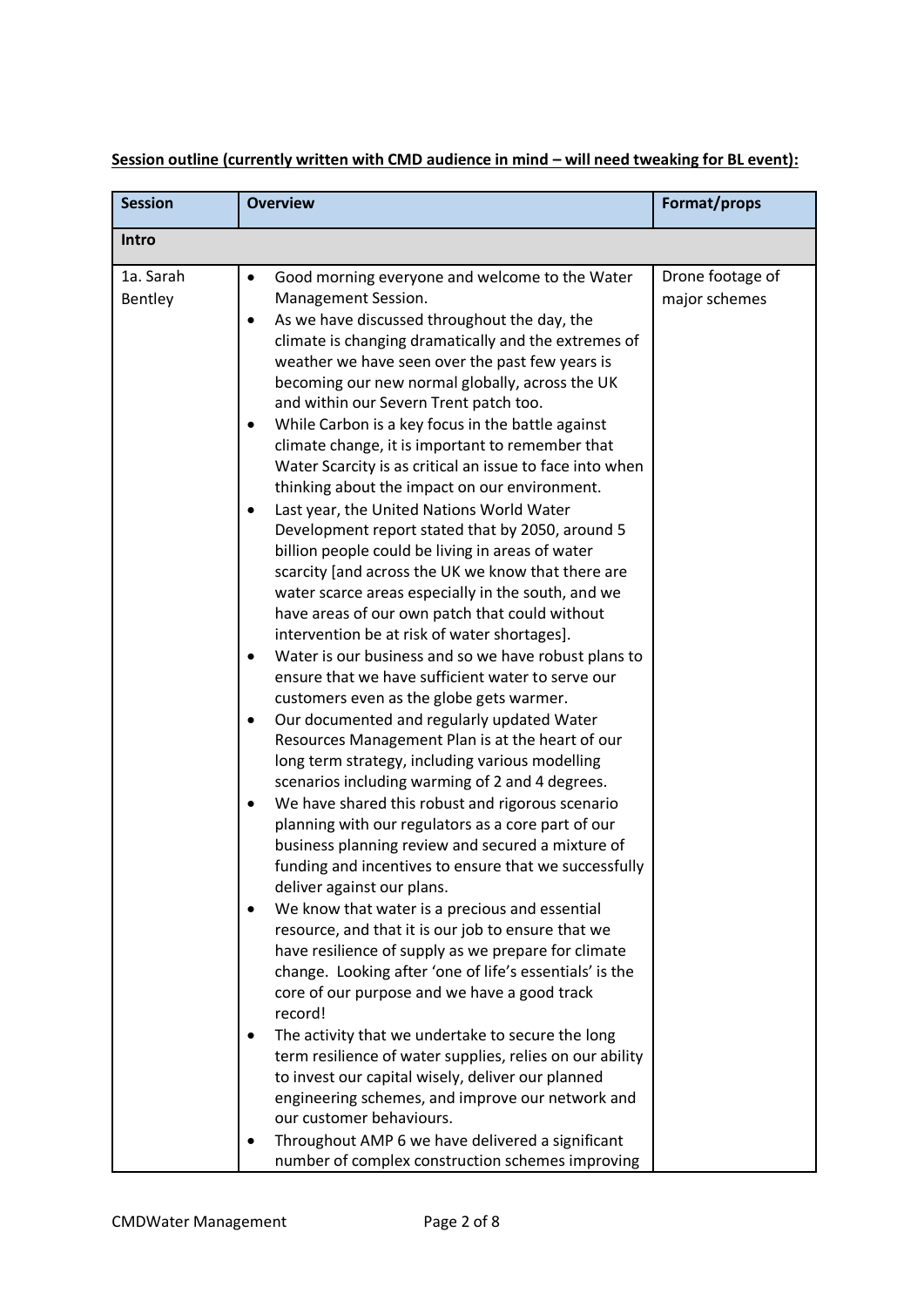our reliance for generations to come. Let's take a look at our teams in action:

[**Show video of drone footage and words over layer to show case Birmingham resilience, BRP, EVA, Ambergate, Boreholes, Hanchurch** ]

So you've just seen some pretty impressive footage of the schemes that we've delivered in AMP6.

• Alongside our large scale capital investment, we are working day in and day out across our patch in two key areas of water management: 1. Firstly to improve our network – by operating our network to reduce the likelihood of leaks, identifying leaks quickly through innovation and technology and repairing leaks efficiently when they occur; 2. and secondly to support our customers – with their management of water to reduce the amount of water they use through water saving initiatives and reduce the water that is wasted through leaks out of their private pipework, leaky loos and dripping taps. We have set out some bold ambitions in both areas that we are confident we will deliver in order to help achieve the targets in our Water Resources Management Plan • And we have set up the right incentive and reward schemes to align our objectives within the regulatory framework.

• Preparing for climate change through protecting this precious resource is good for our customers now and in the future, it will also contribute to carbon reduction as the more water you treat, the higher the carbon impact.

It also makes good business sense for us:

o as we reduce operating costs to treat water (around  $E5m$  per year),

o grow our RCV through capital investment

o drive improvements in our network and customer behaviour as measured by four ODIs including Leakage, Per Capita Consumption (or PCC), Inspiring Customers to use water more wisely and Metering.

So whilst water scarcity is a global challenge we feel confident Severn Trent is well placed to ensure the customers in our region can be confident in their water supply for [decades/generations] to come.

We are also playing our part nationally as well. As I mentioned earlier, water scarcity is a challenging problem especially in the South of the country, and we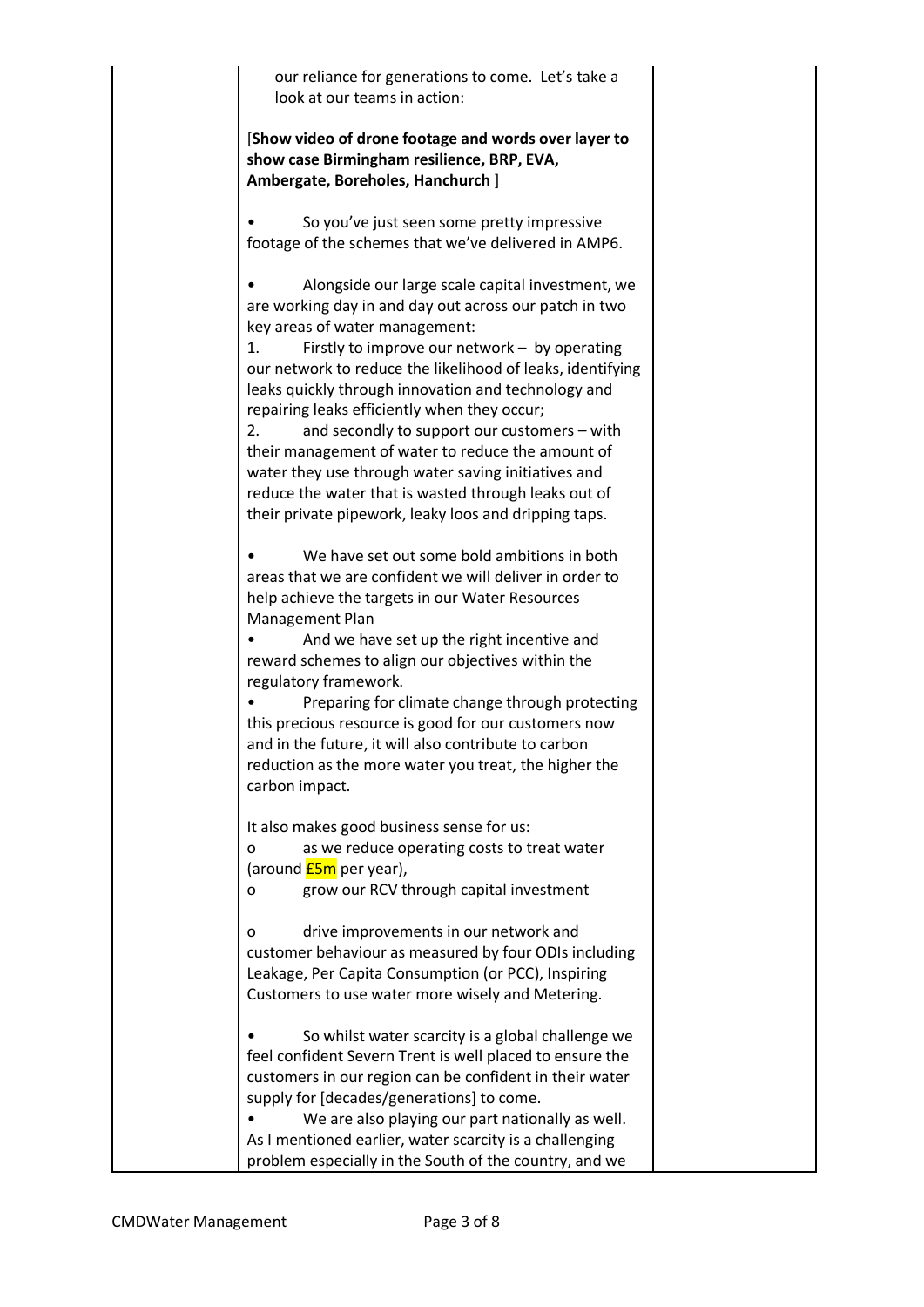| Interconnector | have been working with other water companies in the<br>UK to help solve this challenge.<br>So before we look in more detail at our AMP7<br>plans for our network and customer engagement, I'm<br>going to handover to our Chief Engineer, Bob Stear, who<br>will talk to you about an exciting plan to develop an<br>Interconnector pipe between the three largest water<br>companies in the UK.                                                                                                                                                                                                                                                               |            |
|----------------|----------------------------------------------------------------------------------------------------------------------------------------------------------------------------------------------------------------------------------------------------------------------------------------------------------------------------------------------------------------------------------------------------------------------------------------------------------------------------------------------------------------------------------------------------------------------------------------------------------------------------------------------------------------|------------|
| 1b. Bob Stear  | Thank you Sarah<br>$\bullet$<br>Within the last price review Ofwat challenged all of<br>$\bullet$                                                                                                                                                                                                                                                                                                                                                                                                                                                                                                                                                              | Slides 1-6 |
|                | the water companies to think about water resources<br>in the UK. It is clearly in customer's interests for<br>water companies to think collectively and drive a<br>more cost effective plan.                                                                                                                                                                                                                                                                                                                                                                                                                                                                   |            |
|                | Long term models tell us that there is enough water<br>in the UK but it is not all located in the areas where<br>we need it the most -the South being much dryer<br>than the North in simplistic terms. The good news is<br>that, whilst we like to talk ourselves up, the UK is<br>actually pretty small and so unlike some countries,<br>we have the option to transfer water.                                                                                                                                                                                                                                                                               |            |
|                | Now, we recognised the role we might play for a<br>$\bullet$<br>while $-$ as we are right in the middle of the country<br>and in-between the areas that have a lot and those<br>that have too little. In fact we published some<br>thought-leadership documents in 2010 advocating<br>transfer schemes                                                                                                                                                                                                                                                                                                                                                         |            |
|                | We included some schemes in our Water resources<br>Management Plan and submitted in the Price review<br>process. We're delighted to say that the schemes we<br>suggested as part of the national picture were<br>supported by Ofwat at PR19. And right in the middle<br>of this, we delivered our Birmingham Resilience<br>Project - the biggest transfer scheme we've ever<br>completed.                                                                                                                                                                                                                                                                      |            |
|                | In AMP7 thinking collectively across the Water<br>industry is about looking at a series of<br>interconnectors that will transfer water from the<br>North to the South between ourselves UU and<br>Thames. In terms of the scale of the challenge, it is<br>estimated by the mid 2030s that the South East will<br>be short of about 1,300 million litres per day, or<br>around the consumption equivalent of 60 million<br>people.<br>For our part we have been given £43m to work on<br>the feasibility work to make this a reality. The project<br>itself could be a significant investment for UK water<br>for AMP8 and beyond. And you can be as sure that |            |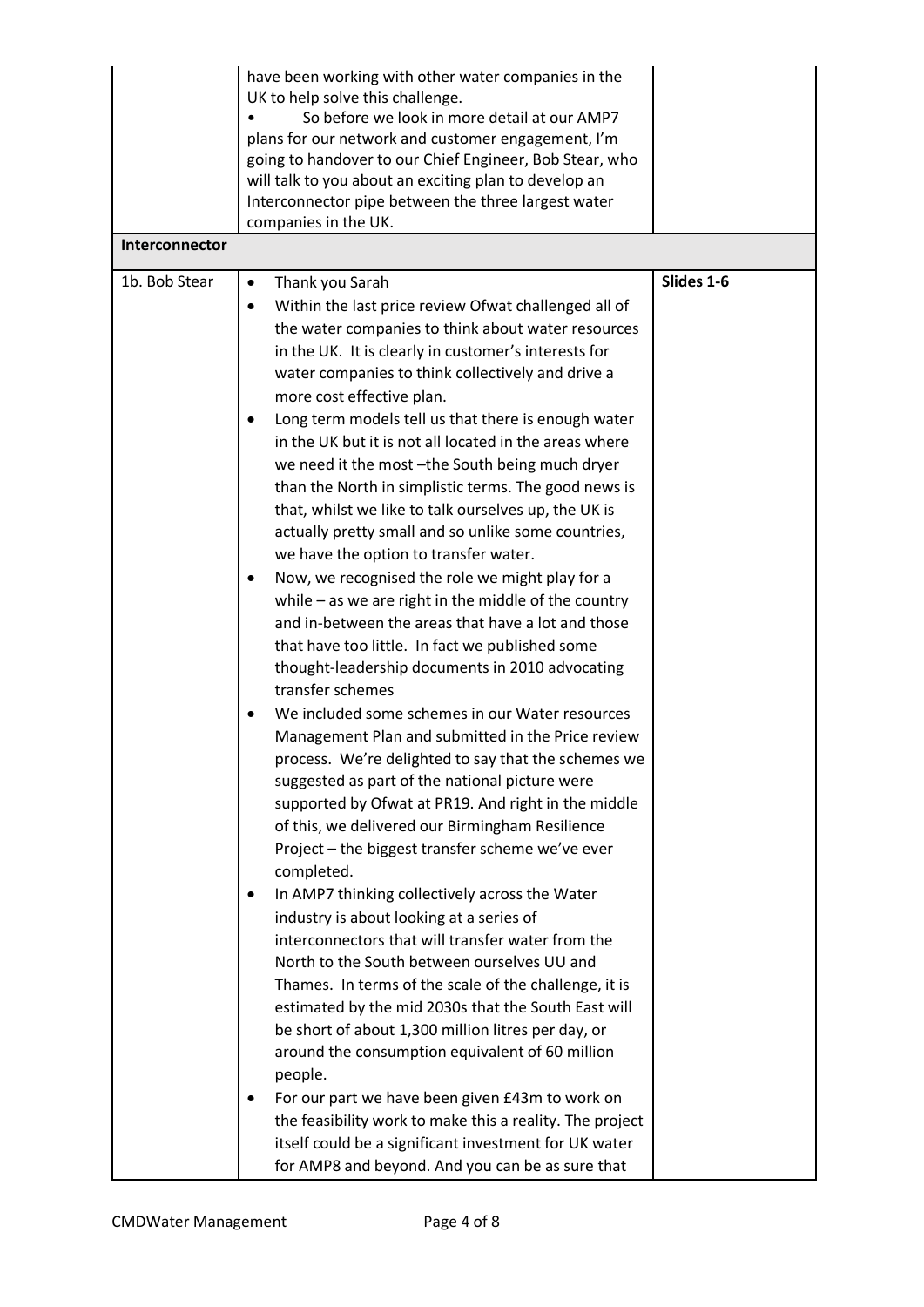|                        | as part of our thinking we'll be making the optimum<br>choices for resilience within the Severn Trent region<br>The series of schemes will deliver an extra 1500ML/d<br>in the South East. For the next 5 years we are doing                                                    |               |
|------------------------|---------------------------------------------------------------------------------------------------------------------------------------------------------------------------------------------------------------------------------------------------------------------------------|---------------|
|                        | all the work to get 'spade ready' for 2025.<br>We have two major options $-$ one involving the use<br>of canals to take water down towards the capital -<br>the Grand Union Canal scheme. The other is the<br>Severn to Thames transfer. And it's that I want to<br>talk about. | Go to Big Map |
|                        | For this I'm going to need a bit of a prophold on if                                                                                                                                                                                                                            |               |
|                        | only I had a map and bob cam! Right then let's go!                                                                                                                                                                                                                              |               |
| $\bullet$<br>$\bullet$ | The key objective here to be able to put 300 MLD of<br>water from the River Severn into the Thames so it<br>can be used in London. It's actually a series of<br>choices - all designed to free up water in the Severn.<br>Let's follow it down                                  |               |
| ٠                      | Right up here in Liverpool (play Beatles sound clip) -                                                                                                                                                                                                                          |               |
|                        | they get their water from Lake Vyrnwy $-$ a massive<br>reservoir. So the first job is for United Utilities, the<br>water company in the North West - to find smaller<br>sources of water locally to allow 180MLD to flow into                                                   |               |
|                        | the Severn. We're off (see totaliser)<br>Next we pass Shrewsbury. There are some choices<br>we can make to allow less water to be taken out<br>here - we actually have 15 MLD of license we don't                                                                               |               |
|                        | use here (see totaliser)<br>Down in Gloucester (play the wurzels?) we can treat<br>the effluent to a high standards and put it into the                                                                                                                                         |               |
|                        | Severn - that's another 35 MLD!<br>Lastly Birmingham's effluent (play the Human<br>League) can be diverted into the Avon and flow into<br>the Severn. A whopping 115MLD. So we now have<br>more than we need - but that gives us some choices                                   |               |
|                        | as we finesse options.<br>Now – there are some things we might consider<br>along the way. We have old assets that are built in<br>flood plains and expensive sources of water, so we'll<br>look for opportunities to set ourselves up for the<br>long term.                     |               |
|                        | The last bit is to pump the water from Deerhurst<br>87km to the Thames - and on to London (play Rabbit<br>by Chas and Dave)                                                                                                                                                     |               |
|                        |                                                                                                                                                                                                                                                                                 |               |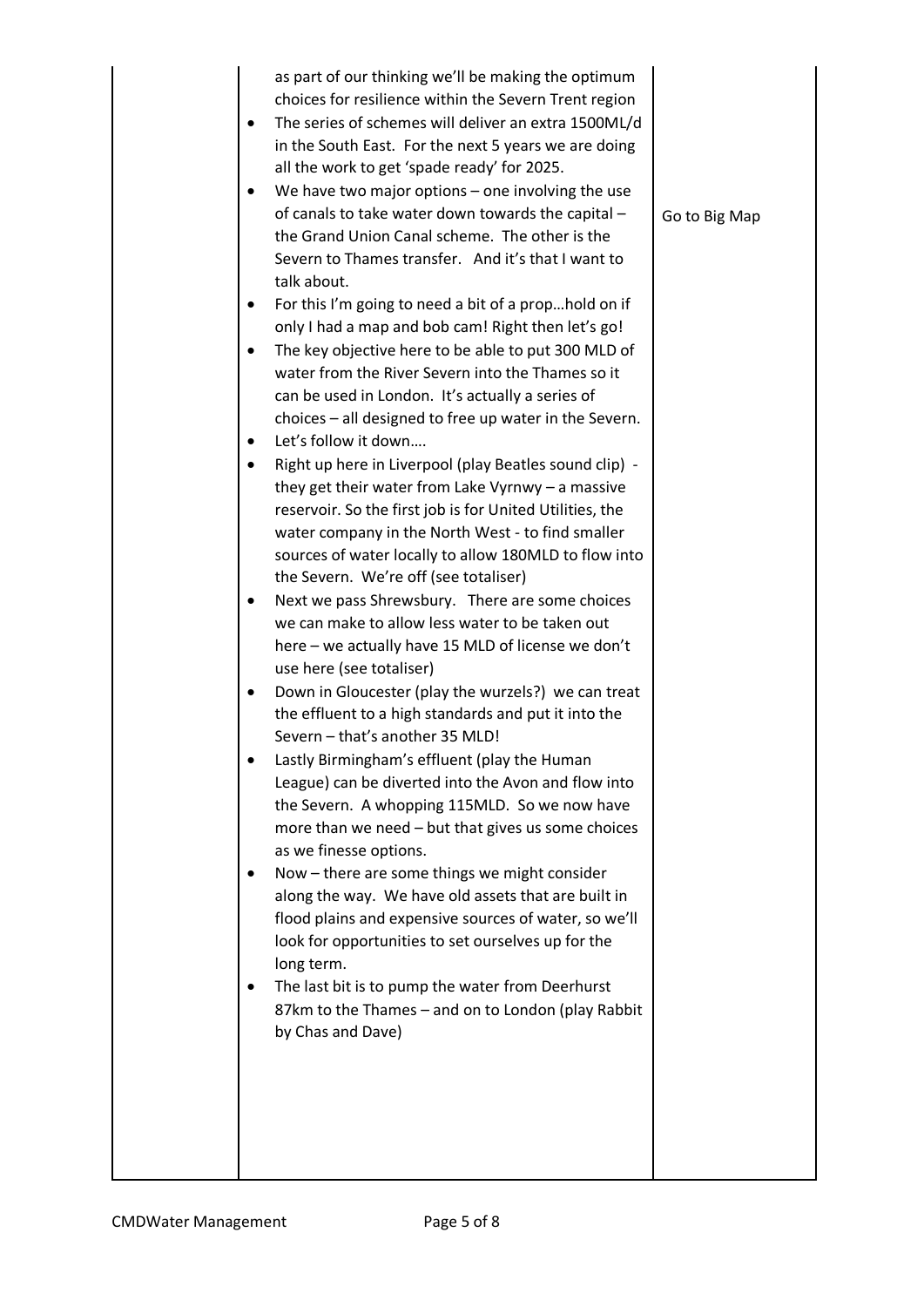|                     | $So - to recap:$<br>UK Geography makes this possible<br>We have the construction credentials and experience<br>of similar schemes (BRP) to deliver this efficiently.<br>We have enough water for ourselves, so we can help<br>and at the same time set ourselves up with a more<br>resilient and cost efficient network for the future.<br>OK I am going to hand back to Sarah now.                                                                                                                                                |         |
|---------------------|------------------------------------------------------------------------------------------------------------------------------------------------------------------------------------------------------------------------------------------------------------------------------------------------------------------------------------------------------------------------------------------------------------------------------------------------------------------------------------------------------------------------------------|---------|
| Wrap Intro          |                                                                                                                                                                                                                                                                                                                                                                                                                                                                                                                                    |         |
| Sarah Bentley       | Thanks Bob,<br>$\bullet$                                                                                                                                                                                                                                                                                                                                                                                                                                                                                                           | Slide 7 |
|                     | As I said a little earlier, we an ambitious agenda to<br>improve our network and support our customers<br>with their water use. We have four ODIs in this area<br>which are funded within our regulatory settlement -<br>you can see these on the screen.<br>Across Leakage and PCC we will save at least 98MLD                                                                                                                                                                                                                    | Slide 8 |
|                     | of water across AMP7. As part of our Inspiring<br>Customers to use more water wisely ODI we will<br>X, Y, Z and we will install at least 500,000 meters in<br>AMP7, all funded through our regulatory settlement                                                                                                                                                                                                                                                                                                                   |         |
|                     | In all of these areas we have a great track record as<br>you can see on the next slide - we've reduced by<br>regulatory settlement across the last y years, PCC by<br>X% and have educated XXX On our schools<br>programme in AMP6                                                                                                                                                                                                                                                                                                 |         |
|                     | We'll now break out into two groups to in more<br>detail at our AMP7 plans in this space. One group<br>will go with Bob to look at all the activities we are<br>doing to improve our network to reduce leakage and<br>the other group will come with me and we'll go to<br>the town hall to see how we are influencing<br>customers' behaviours to reduce leakage & PCC                                                                                                                                                            |         |
| <b>Network Zone</b> |                                                                                                                                                                                                                                                                                                                                                                                                                                                                                                                                    |         |
| Stu: Intro          | Hello everyone and welcome to our Network Zone.<br>٠<br>So of the four ODIs Sarah talked about, Leakage is<br>٠<br>the key ODI when we talk about improving our<br>network. In this breakout you'll see how we are<br>going to deliver around 47MLD of reduced leakage<br>through improving our network. The remaining 15<br>MLD you will see in the Customer Zone and will be<br>delivered from reducing leaks on Customer<br>properties for which they are accountable for.<br>Reducing leakage from our network is really about | Slide 9 |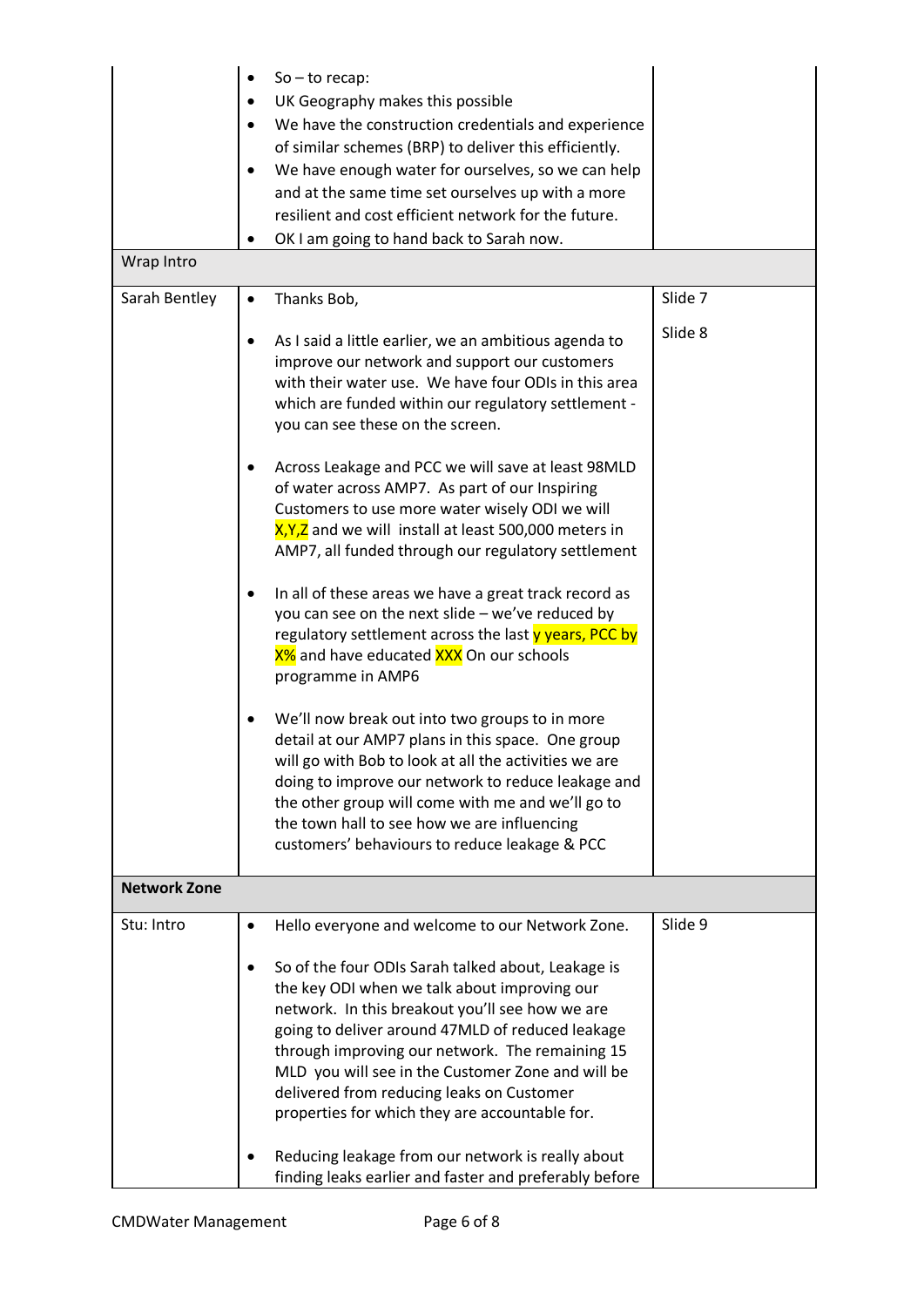|                       | they are visible to our customers, and once they<br>have been found fixing them as fast as possible                                                                                                                                                                                                                                                                                                                                                                                          |                                                                                                |
|-----------------------|----------------------------------------------------------------------------------------------------------------------------------------------------------------------------------------------------------------------------------------------------------------------------------------------------------------------------------------------------------------------------------------------------------------------------------------------------------------------------------------------|------------------------------------------------------------------------------------------------|
|                       | Technology has played a huge part in the progress<br>we have made to date and will continue to do so for<br>our future ambitions. . We have invested in many of<br>the ideas we shared with you at Bruntingthorpe two<br>years ago and more since then. You'll see shortly<br>some of the fantastic technology we have already<br>deployed, together with innovation we are currently<br>developing.                                                                                         |                                                                                                |
|                       | Reducing leakage is clearly beneficial from a climate<br>and a customer perspective and as you can see from<br>the slide behind me also presents us with a series of<br>other business opportunities                                                                                                                                                                                                                                                                                         |                                                                                                |
|                       | Lower Opex cost base $-$ we estimate that<br>$\circ$<br>the annual cost of treating and<br>distributing 47MLD is around £4m per<br>annum<br>We have a strong track record in<br>$\circ$                                                                                                                                                                                                                                                                                                      |                                                                                                |
|                       | reducing leakage which gives us<br>confidence we can earn ODI reward in<br>this area.<br>Improves reputation - leakage has been<br>$\circ$<br>one of the totemic issues for us.                                                                                                                                                                                                                                                                                                              |                                                                                                |
|                       | RCV growth - as we anticipate further<br>$\circ$<br>investment will be required in future<br><b>AMPs</b>                                                                                                                                                                                                                                                                                                                                                                                     |                                                                                                |
|                       | I'll hand over to the team now who will talk you<br>$\bullet$<br>through all our exciting plans and technology we will<br>have in place to deliver all this. Firstly Adam will talk<br>you through how we are finding leaks much faster<br>before Sophie talks you through some of our recent<br>fix improvements. Finally Matt will talk you through<br>some innovation that is in early stage development<br>but could be game-changing for leakage.                                       |                                                                                                |
| Adam - Faster<br>Find | Hi I'm Adam Perkins and I'm responsible for Leakage<br>$\bullet$<br>Operations.<br>I'm going to talk to you a little about how we've<br>$\bullet$<br>organised ourselves for success with our Leakage<br>Operating Model or LOM as we call it and secondly<br>I'll show you a some of the exciting technology we've<br>been deploying that has enabled us to find leaks 20%<br>faster, and will support delivery of our 15% reduction<br>target.<br>From an organisation perspective we have | Photos of the WNT<br>engagement and<br>tasks to bring the<br>local ownership<br>model to life. |
|                       | implemented the leakage operating model. It is a                                                                                                                                                                                                                                                                                                                                                                                                                                             |                                                                                                |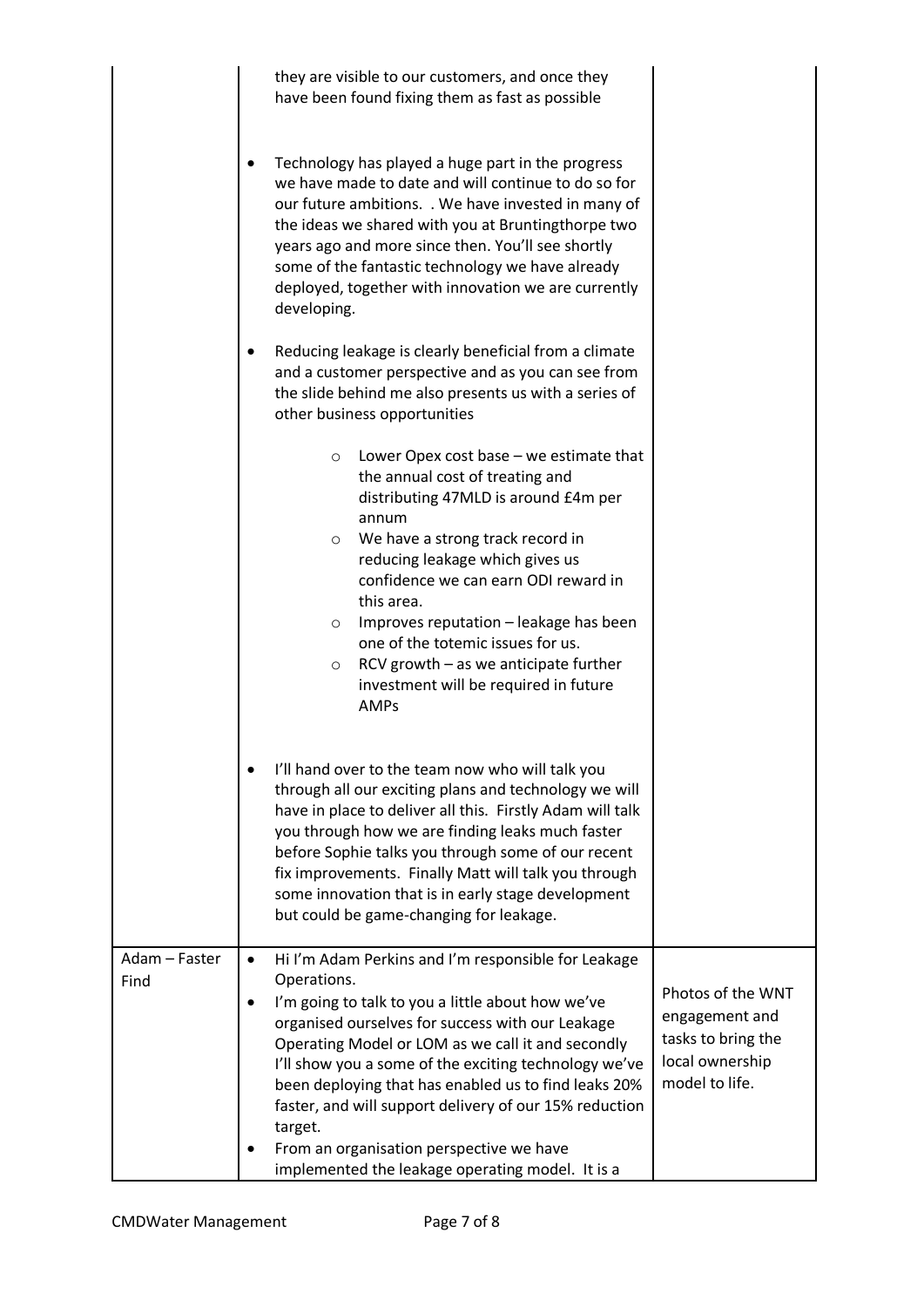geographically based ownership model with Water Network Technicians that live and work within their communities which has been hugely effective. This isn't about recruiting lots more people – far from it, we have recruited the right people in the right geographies – an efficient scalable model that benefits from local knowledge of their areas.

- These teams gain a huge amount of insight into the areas that they both live and work in on a daily basis, they have become ambassadors of the organisation as many local people know who to talk to – it also means that they feel much more accountable to fix the local network that their friends and family rely on – no one likes getting moaned at by their mates in the pub.
- In terms of Technology we have been essentially investing in extra gadgets to find leaks faster.
- This includes investing £14m on 40,000 of these beauties. For those of you who were at Bruntingthorpe you may remember these hanging from the ceiling – they're acoustic loggers. They're one of the innovations that we tested and trialled during the Leakage Lab.
- They work by listening to our network at night when leaks are easier to detect between 2-4am and send back alarms to our Water network technicians ready for the pickup investigations for the first job of the day in their patches.
- The results have been amazing we have increased the percentage of leaks detected before the customer has to report them from 35% to just over 50%, meaning we are detecting leaks long before they are visible and before they cause a supply interruption. This also means that we are confident that leaks are leaking for a shorter amount of time (or what we call leak life).
- We are also investing a leak alarm system for our plastic network where acoustic detection is much harder. This is what we call dynamic pressure modelling (DPM). This system uses pressure sensor to analysis changes on the network against the predicted model, so as leaks break out, they create an alert, we can highlight section of the network that we believe is affected (see on the big screen), this narrows down the area for our WNT's to investigate. And reduce the time to find the leak, this is critical to our 15% leakage challenge. So now I'm going to handover to Sophie who can talk
	- to you about some of the Fix technology we have been deploying.
	- So now I'm going to handover to Sophie who can talk to you about some of the Fix technology we have Hi

logger and explains how It works, use the logger online visual platform (google maps) to zoom into the loggers in action alongside WNT raising the leak.

Adam picks up

Interactive animation show how the DPM works in practise. (Hold DPM logger)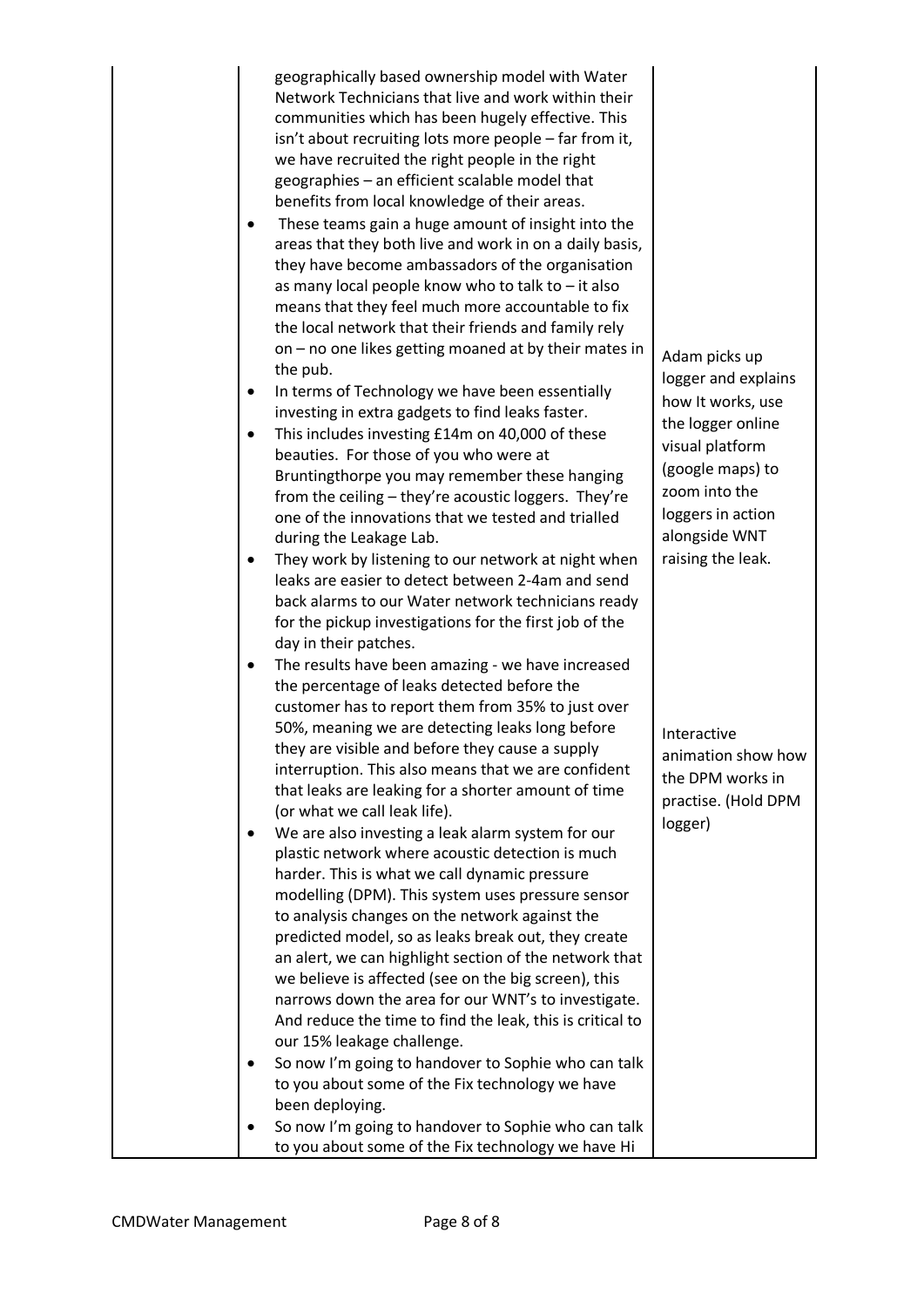I'm Adam Perkins and I'm responsible for Leakage Operations.

- I'm going to talk to you a little about how we've organised ourselves for success with our Leakage Operating Model or LOM as we call it and secondly I'll show you a some of the exciting technology we've been deploying that has enabled us to find leaks 20% faster, and will support delivery of our 15% reduction target.
- From an organisation perspective we have implemented the leakage operating model. It is a geographically based ownership model with Water Network Technicians that live and work within their communities which has been hugely effective. This isn't about recruiting lots more people – far from it, we have recruited the right people – an efficient scalable model that benefits from local knowledge of their areas.
- These teams gain a huge amount of insight into the areas that they both live and work in on a daily basis, they have become ambassadors of the organisation as many local people know who to talk to – it also means that they feel much more accountable to fix the local network that their friends and family rely on – no one likes getting moaned at by their mates in the pub.
- I'm now going to hand over our local patch owners Tom and Ryan to about their own experiences working in the Leakage Operating Model within this very area we are today.
- In terms of Technology we have been essentially investing in extra gadgets to find leaks faster, you may have heard the guys talk about in the own experiences.
- This includes investing £10m on 36,000 of these. For those of you who were at Bruntingthorpe you may remember these hanging from the ceiling – they're acoustic loggers. They're one of the innovations that we tested and trialled. These will cover 15% of our worst performing metallic network where we currently experience most leaks.
- They work by listening to our network at night when leaks are easier to detect between 2-4am and send back alarms to our Water network technicians ready for the pickup investigations for the first job of the day in their patches.
- The results have been amazing we have increased the percentage of leaks detected before the customer has to report them from 35% to just over 50%, meaning we are detecting leaks long before they are visible and before they could cause a supply interruption. This also means that we are confident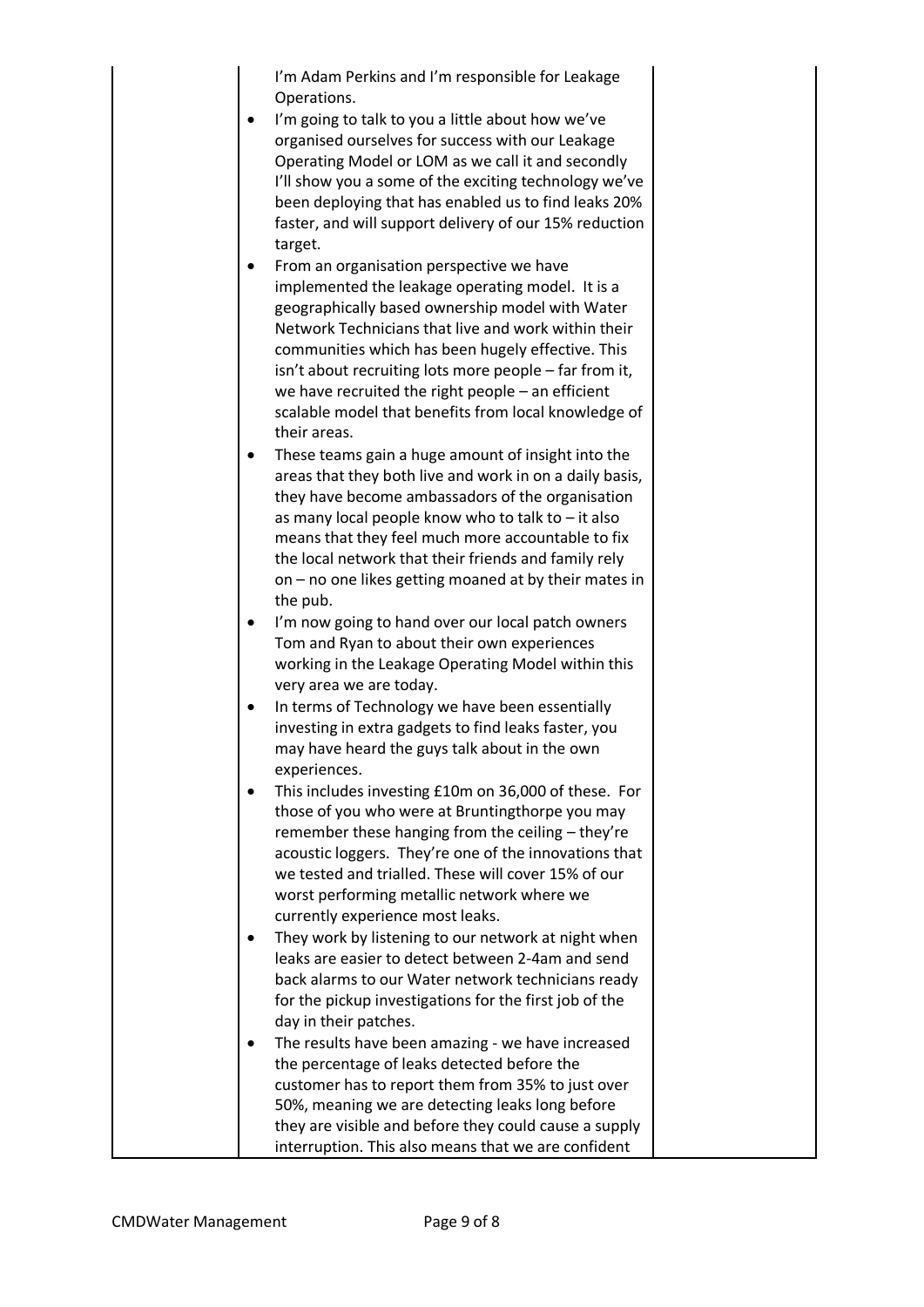|                   | that leaks are leaking for a shorter amount of time as<br>we are aware of much sooner.<br>So as you have heard Acoustic loggers are great with<br>metal pipe, but as we replace our network with more<br>and more modern plastic materials, we are also<br>investing a leak alarm system for our plastic network.<br>This is what we call dynamic pressure modelling<br>(DPM). This system uses pressure sensor to analysis<br>changes on the network against the predicted<br>model, so as leaks break out, they create an alert, we<br>can highlight section of the network that we believe<br>is affected, this narrows down the area for our<br>WNT's to investigate. And reduce the time to find<br>the leak, this is critical to our 15% leakage challenge.<br>So now I'm going to handover to Sophie who can talk<br>٠<br>to you about some of the Fix technology we have<br>been deploying. |                                       |
|-------------------|-----------------------------------------------------------------------------------------------------------------------------------------------------------------------------------------------------------------------------------------------------------------------------------------------------------------------------------------------------------------------------------------------------------------------------------------------------------------------------------------------------------------------------------------------------------------------------------------------------------------------------------------------------------------------------------------------------------------------------------------------------------------------------------------------------------------------------------------------------------------------------------------------------|---------------------------------------|
| <b>Faster Fix</b> | Thanks Adam some great faster find solutions<br>٠                                                                                                                                                                                                                                                                                                                                                                                                                                                                                                                                                                                                                                                                                                                                                                                                                                                   | Vac-Ex parked                         |
| [TBC]             | HI Everyone, I'm Sophie and I'm responsible for<br>٠<br>Customer operations front line team in<br>Leicestershire                                                                                                                                                                                                                                                                                                                                                                                                                                                                                                                                                                                                                                                                                                                                                                                    | inside.                               |
|                   | I'm going to talk to you about fast FIX<br>٠                                                                                                                                                                                                                                                                                                                                                                                                                                                                                                                                                                                                                                                                                                                                                                                                                                                        |                                       |
|                   | The piece of kit you can see outside is a Vacuum-<br>Excavator - essentially an industrial hoover for the<br>street.                                                                                                                                                                                                                                                                                                                                                                                                                                                                                                                                                                                                                                                                                                                                                                                |                                       |
|                   | The Vacuum - Excavator is a great example of where<br>we don't always need to lead innovation, sometimes<br>we are fast followers - We saw it presented by<br>another Water Co and cracked on while they talked<br>about it.                                                                                                                                                                                                                                                                                                                                                                                                                                                                                                                                                                                                                                                                        |                                       |
|                   | It allows us to excavate and fix leaks much faster<br>therefore reducing the overall volume of water<br>leakage, the disruption to customers and our costs<br>through improved productivity of our repair and<br>maintenance teams.                                                                                                                                                                                                                                                                                                                                                                                                                                                                                                                                                                                                                                                                 |                                       |
|                   | You'll see Outside one of our teams demonstrating<br>the kits manageability - unfortunately we couldn't<br>dig a hole in the street you'll have to trust us on that<br>front.                                                                                                                                                                                                                                                                                                                                                                                                                                                                                                                                                                                                                                                                                                                       | Vac ex demo outside<br>whilst talking |
|                   | In areas where we have deployed the Vacuum<br>Excavator we have seen between 30%- 50% increase<br>in the number of jobs we can complete in a day.                                                                                                                                                                                                                                                                                                                                                                                                                                                                                                                                                                                                                                                                                                                                                   | moving lifting up<br>tipping etc      |
|                   | other significant benefit or vacuum excavation are<br>the health and safety of our teams as this reduces<br>manual handling risk & it also help us to avoid cables<br>and other pipes within our excavations.<br>Another exciting piece of innovation that we are<br>developing in-house at Severn Trent is the Seek-A-<br>Leak.                                                                                                                                                                                                                                                                                                                                                                                                                                                                                                                                                                    |                                       |
|                   | The Seek-A-Leak is a putty which can be inserted into<br>a customer supply pipe and it can seal a leak.                                                                                                                                                                                                                                                                                                                                                                                                                                                                                                                                                                                                                                                                                                                                                                                             |                                       |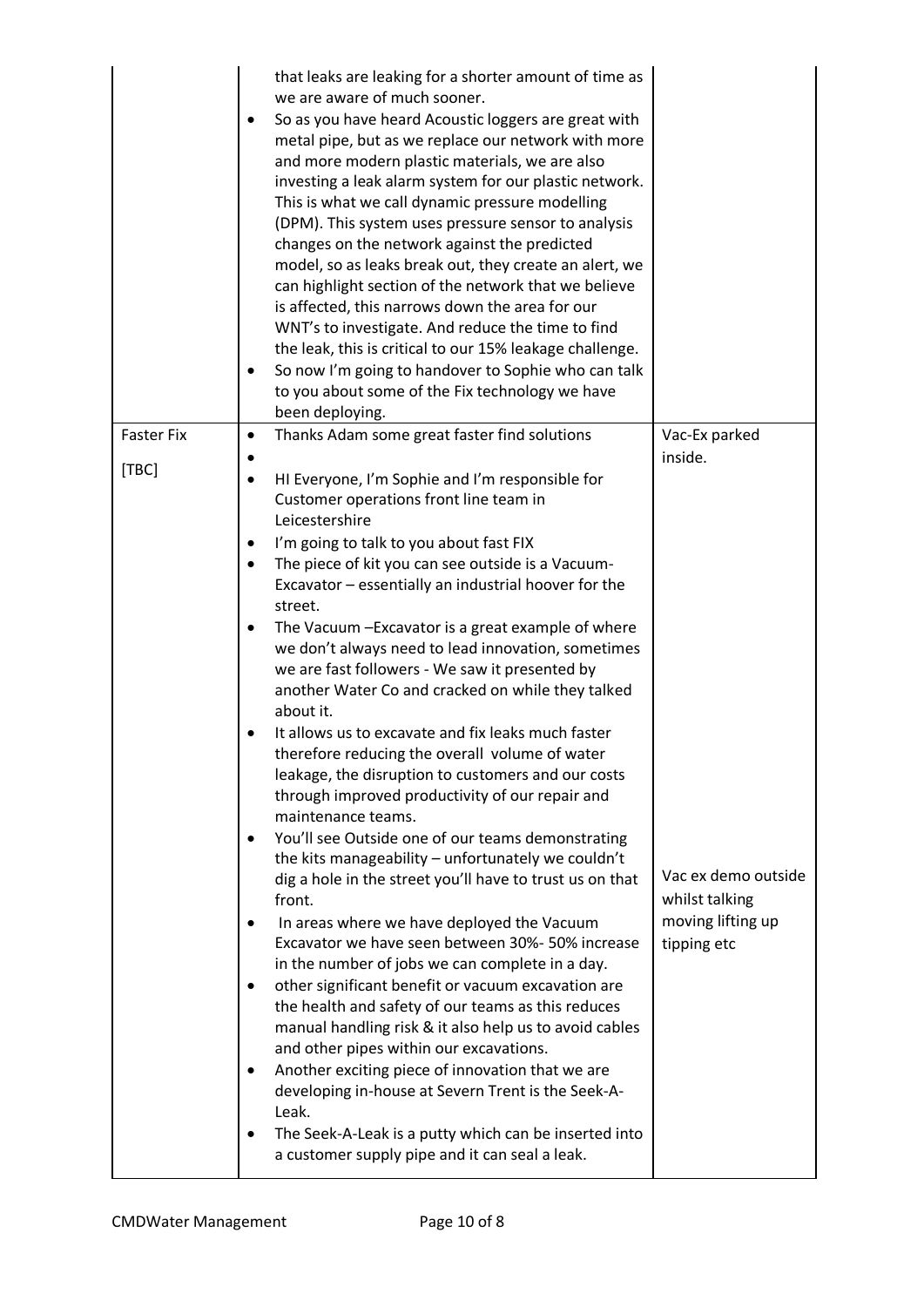|                                             | This idea was the 2017 winner of our challenge cup.<br>The challenge cup is an annual campaign where<br>employees get the chance to pitch ideas that<br>improve efficiency across Severn Trent.<br>For those of you at Bruntingthorpe you'll remember<br>$\bullet$<br>that this idea was in early stage development.<br>We are now half way through a knowledge transfer<br>$\bullet$<br>partnership with Manchester Metropolitan<br>University that is match funded by Innovate UK to<br>take Seek a Leak to the next level and design a putty<br>unique to Severn Trent and the tools required to get<br>it into the pipe.<br>I'll hand over to Calum who will demo the seek-a-<br>leak on the rig here. For those of you not at the<br>front the footage will also be on the screen to my<br>${XXX}$<br>$DEMO - in$ the corner<br>$\bullet$<br>Initial trials indicate we'll be able to repair some<br>$\bullet$<br>really small leaks that would not have been<br>economical to ask our customer to have repaired in<br>the past.<br>This demonstrate how Severn Trent has taken a<br>$\bullet$<br>great idea from the front line team, introduced some<br>technical expertise via a university & reduced the<br>cost by external funding, to deliver what we hope<br>will a transformational repair technique.<br>How cool is that!<br>I'll now hand you over to Matt from our innovation<br>٠<br>team who will take you through a couple of exciting<br>pieces of innovation that could be potentially game<br>changing | Set up a rig to do a<br>live repair |
|---------------------------------------------|-------------------------------------------------------------------------------------------------------------------------------------------------------------------------------------------------------------------------------------------------------------------------------------------------------------------------------------------------------------------------------------------------------------------------------------------------------------------------------------------------------------------------------------------------------------------------------------------------------------------------------------------------------------------------------------------------------------------------------------------------------------------------------------------------------------------------------------------------------------------------------------------------------------------------------------------------------------------------------------------------------------------------------------------------------------------------------------------------------------------------------------------------------------------------------------------------------------------------------------------------------------------------------------------------------------------------------------------------------------------------------------------------------------------------------------------------------------------------------------------------------------------------------|-------------------------------------|
| Matt Lewis-<br>Technology for<br>the Future | Thanks Sophie great examples of Kit we're deploying<br>٠<br>to help us be operationally excellent<br>Hi I'm Matt Lewis my role here at Severn Trent is all<br>$\bullet$<br>about operational technology, the stuff that helps<br>our front line staff do the thing they do safer better<br>& faster than they can already do them today. The<br>next Vacuum excavator or seek a leak.<br>My team has been working with the Twenty65<br>programme & more specifically the EPSRC part of the<br>programme looking to use robots to Map, Find & Fix<br>water and waste water pipes. The programme is led<br>by academics from Sheffield & Leeds University & is<br>grant funded to the tune of £7.5m.<br>We recognise that building robots can be expensive,<br>but we also recognise that finding and repairing leaks<br>from the inside of pipes could transform the water<br>industry.                                                                                                                                                                                                                                                                                                                                                                                                                                                                                                                                                                                                                                        | Robot from Sheffield<br>Uni         |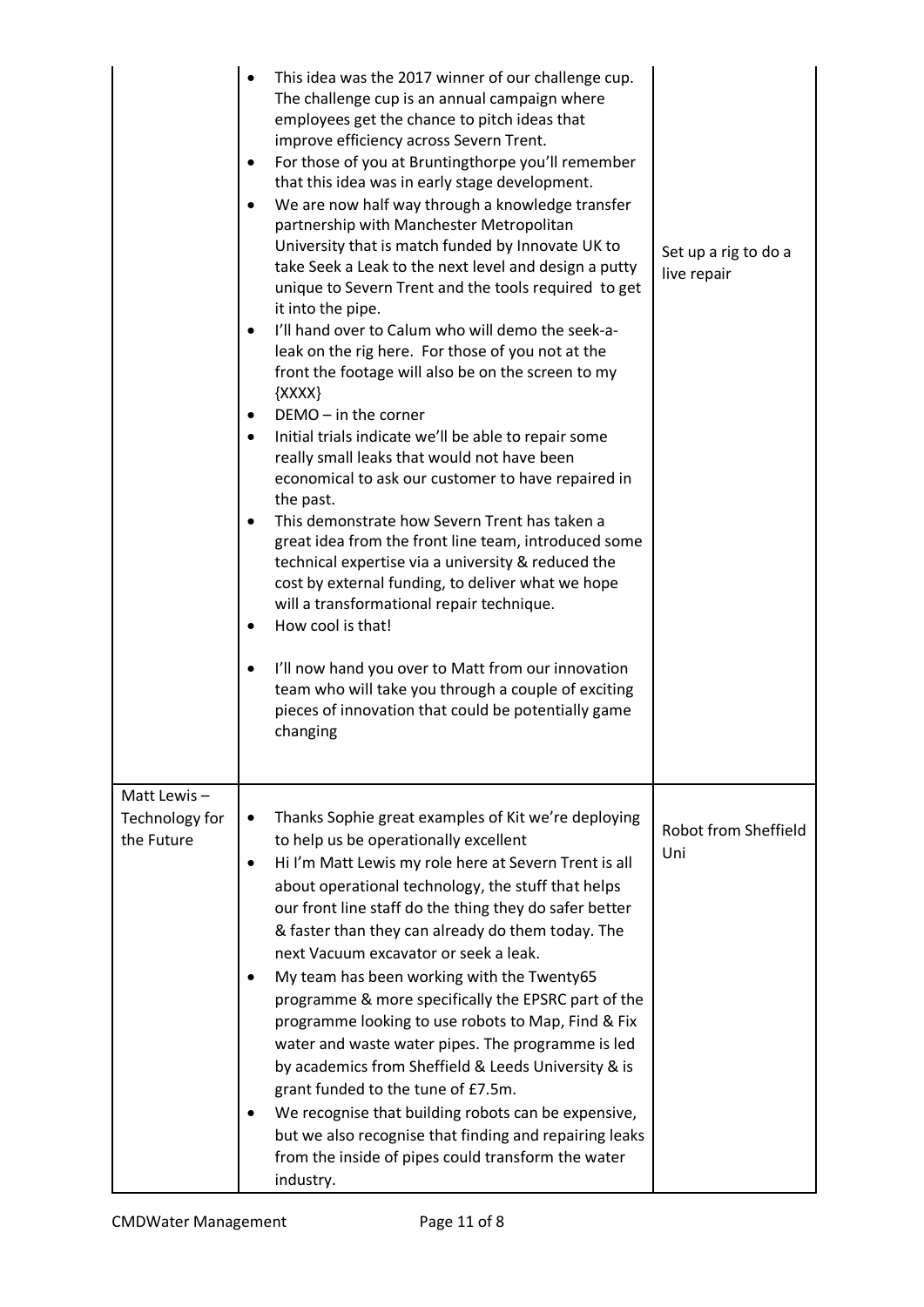|             | We are also looking to learn from other utilities who<br>$\bullet$<br>are on a similar journey using robots due to the high<br>potential costs<br>Severn Trent is excited about the potential uses of<br>٠<br>robots inside water pipes, but fully understands the<br>high risk and high costs associated.<br>With that in mind we believe that robotics is the a<br>$\bullet$<br>perfect opportunity to collaborate with other water<br>companies<br>We believe the proposed OFWAT innovation fund<br>٠<br>could provide a route for collaboration and funding<br>to take robotics forward in the water industry.<br>The second concept I would like to talk to you about<br>$\bullet$<br>is Fibre optics.<br>Fibre offers the potential to have a constant<br>٠<br>monitoring presence within critical strategic water<br>mains, whilst also providing potential<br>communication links.<br>Aimed specifically at preventing catastrophic failures<br>٠<br>by finding leaks early and fixing them before the pipe<br>catastrophically fails and thereby avoiding the cost of<br>responding.<br>Fibre optics provide an opportunity for using<br>٠<br>enhanced diagnostics to identify and localise<br>multiple leaks and network issues. It could enable<br>the monitoring of pressure changes, temperature,<br>vibrations, sound and corrosion rate in water mains.<br>You'll see the picture behind me of A UK first trial<br>٠<br>which took place in Market Harborough<br>Leicestershire on the 5th Feb 2020, the trial<br>comprised of a temporary 750m fibre optic cable<br>Point at the rig like this one<br>$\bullet$<br>That was inserted into a live main via a hydrant and<br>$\bullet$<br>remained 'in situ' for 4 hours monitoring the pipe.<br>Several leaks were simulated on the pipe & the<br>technology pinpointed every leak.<br>We plan to continue our work in this space to fully<br>٠<br>understand the opportunity.<br>I'll now hand back to Stu<br>$\bullet$ | Rolling picture deck<br>showing the first<br>trial picture to be<br>supplied by ED<br>Eaton via Matt Lewis |
|-------------|-----------------------------------------------------------------------------------------------------------------------------------------------------------------------------------------------------------------------------------------------------------------------------------------------------------------------------------------------------------------------------------------------------------------------------------------------------------------------------------------------------------------------------------------------------------------------------------------------------------------------------------------------------------------------------------------------------------------------------------------------------------------------------------------------------------------------------------------------------------------------------------------------------------------------------------------------------------------------------------------------------------------------------------------------------------------------------------------------------------------------------------------------------------------------------------------------------------------------------------------------------------------------------------------------------------------------------------------------------------------------------------------------------------------------------------------------------------------------------------------------------------------------------------------------------------------------------------------------------------------------------------------------------------------------------------------------------------------------------------------------------------------------------------------------------------------------------------------------------------------------------------------------------------------------------------------------------------------------------------------|------------------------------------------------------------------------------------------------------------|
| Stu Wrap Up | Thank you all for listening. Just to recap we have<br>$\bullet$<br>around 50mld of water to save from the network<br>side. The way we will do this is through continuing<br>to Fix and Find faster and continuing to invest in new<br>technology.<br>All of this we have a demonstrable track record in<br>٠<br>delivering and so we are confident in delivering this<br>which will wider business benefits<br>Sarah/Bob will now lead you back to the atrium                                                                                                                                                                                                                                                                                                                                                                                                                                                                                                                                                                                                                                                                                                                                                                                                                                                                                                                                                                                                                                                                                                                                                                                                                                                                                                                                                                                                                                                                                                                           |                                                                                                            |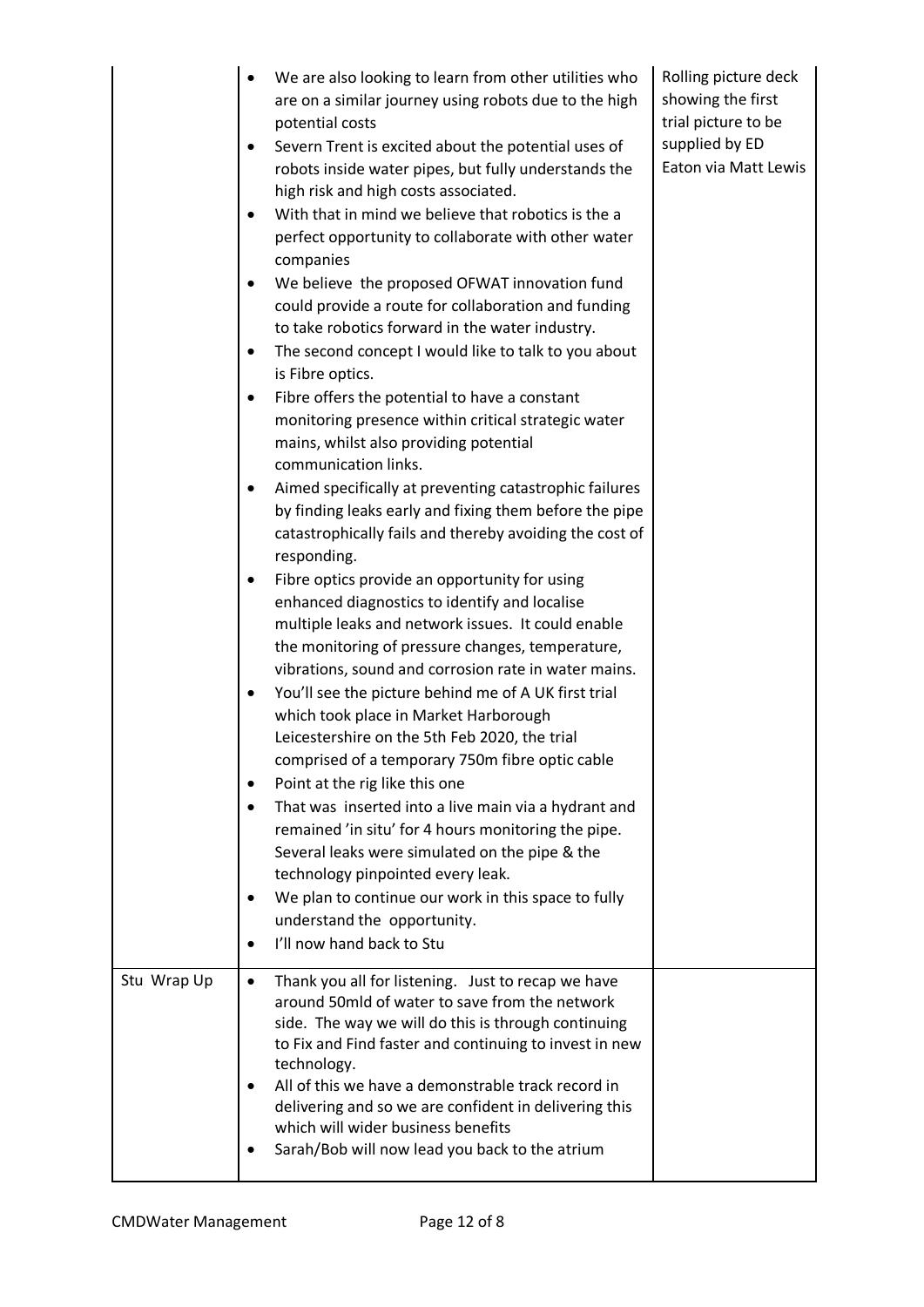| <b>Customers House</b> |                                                                                                                                                                                                                                                                                                                                                                                                       |           |
|------------------------|-------------------------------------------------------------------------------------------------------------------------------------------------------------------------------------------------------------------------------------------------------------------------------------------------------------------------------------------------------------------------------------------------------|-----------|
|                        |                                                                                                                                                                                                                                                                                                                                                                                                       |           |
| <b>Steve Witter</b>    | HI Everyone, I'm Steve Witter, Head of Customer<br>$\bullet$<br>Leakage Operations.<br>You will have see (/will see) next door how we are<br>$\bullet$<br>taking bold steps on our network to reduce leakage.<br>In this breakout you'll hear all about the work we are<br>doing alongside our Customers to help them reduce                                                                          | Slide 10. |
|                        | bills and reduce usage. In AMP7 this will in and save<br>c50MLD of water and around £XM of reduced costs<br>from not having to treat and distribute this volume<br>of water as you can see from the slide on the screen                                                                                                                                                                               |           |
|                        | Of the 50MLD to be saved in this area, 36MLd of this<br>$\bullet$<br>will come from reducing PCC and the remainder<br>from reducing leaks on the Customer side for which<br>they are responsible for.                                                                                                                                                                                                 |           |
|                        | On average our customers use around 130lhd of<br>which we know that only 2% of it is drunk and vast<br>amounts are wasted through overflowing storage<br>tanks and leaky toilets as examples.                                                                                                                                                                                                         |           |
|                        | We aim to educate as many customers as possible<br>and get them to understand that being Water wise is<br>good for their pocket, the environment and the<br>future generations                                                                                                                                                                                                                        |           |
|                        | Part of this education programme is inspiring future<br>generations to use less water, In the last five years<br>we inspired 600,000 schoolchildren and we aim to do<br>even more - some 700,000 in the next five years -<br>that's 1.3m children over 10 years.                                                                                                                                      |           |
|                        | There are so many opportunities. Today many<br>houses have water storage tanks in the loft or attic<br>which all have an overflow and many drip or run<br>constantly. Older toilets have cisterns with capacities<br>of X litres and overflows losing water through a pipe                                                                                                                            |           |
|                        | in the wall.<br>Many customers do not know where their internal<br>٠<br>stop tap is and many of them are dripping away<br>under a kitchen sink cupboard. To top it off many<br>customers leave the tap running while they clean<br>their teeth, have leaky loos, take baths not showers<br>and are totally unaware that they have a leak on the<br>pipe that is feeding their house (Burst on Private |           |
|                        | Property or Bopps), that they are accountable for<br>maintaining and fixing if it leaks.<br>We have learnt so much about customer behaviour<br>and what can affect the amounts of water used<br>within a home that we are confident that we will<br>deliver the 36Mld we need to find.                                                                                                                |           |
|                        | Neerja and then Rose will talk to you about the two<br>key levers we are using - Home surveys and<br>Metering                                                                                                                                                                                                                                                                                         |           |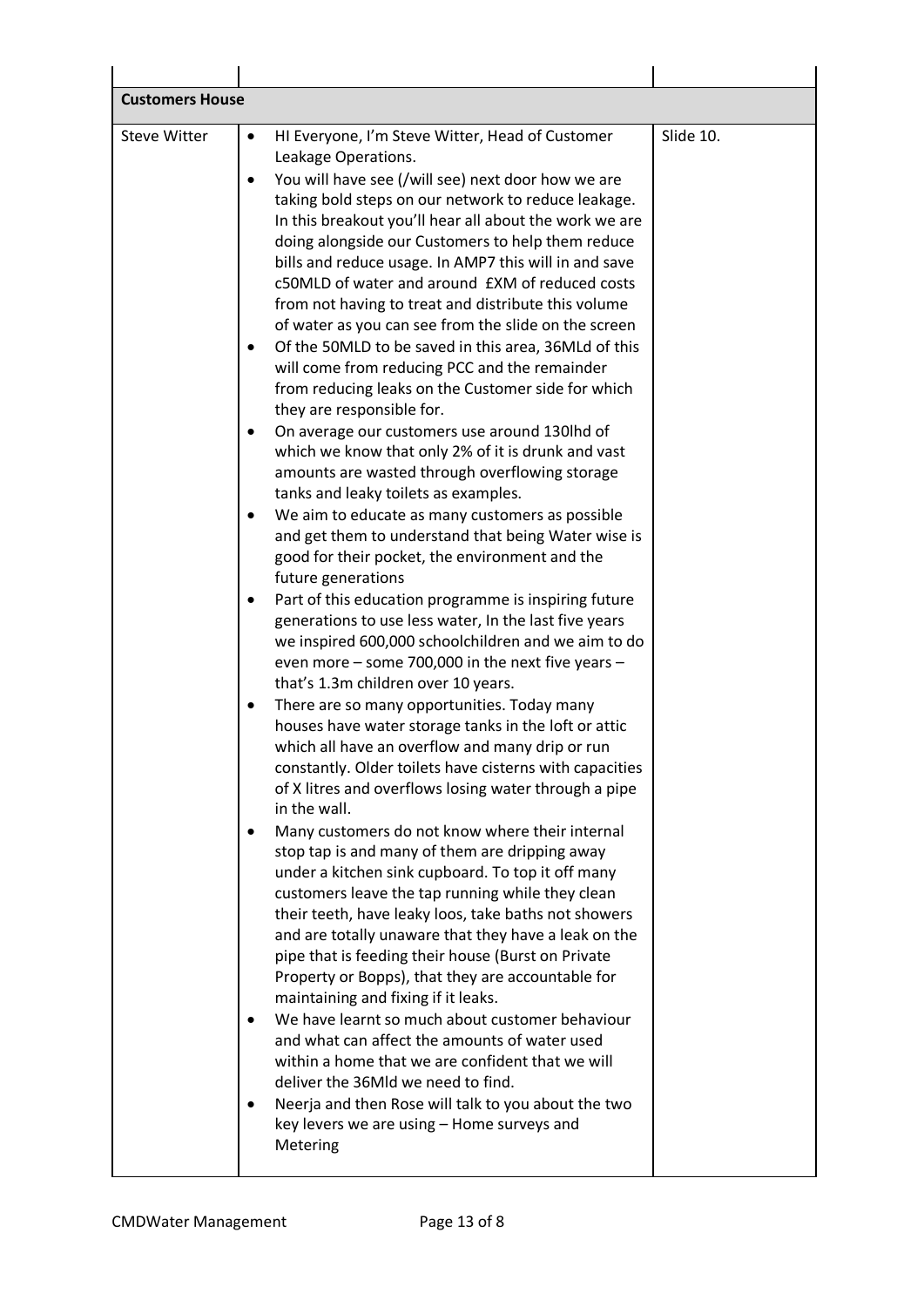| Neerja | Hello everyone let me introduce myself - I am Neerja                                                                  | Party Bags with        |
|--------|-----------------------------------------------------------------------------------------------------------------------|------------------------|
|        | Upadhyay and currently working as the Water Networks                                                                  | hippo, blue pill, etc. |
|        | lead. So let's see how we can work together to reduce                                                                 |                        |
|        | how much water we use whilst still enjoying and using it                                                              | House with features    |
|        | as we would like.                                                                                                     | of water efficient     |
|        | We have a great track record in this area This                                                                        | house as per           |
|        | has been achieved by carrying out targeted customer                                                                   | previous brief         |
|        | engagement and awareness campaigns, providing online                                                                  |                        |
|        | advice and support, completing home water surveys and                                                                 |                        |
|        | the education programme that Steve touched on.                                                                        |                        |
|        | As an example, during the hot dry summer of                                                                           |                        |
|        | 2018, we reached 3.5m people across the region were by                                                                |                        |
|        | a water saving the campaign. Over a million people were                                                               |                        |
|        | reached via Facebook. 15% increase in the number of                                                                   |                        |
|        | water saving products ordered during the campaign. 65%                                                                |                        |
|        | of those who saw the campaign said it made them more<br>likely to try to save water. Our Wonderful On tap brand       |                        |
|        | look has had a great impact too.                                                                                      |                        |
|        | Currently on average each one of us use around                                                                        |                        |
|        | 130l/h/d which is good but we can reduce this further.                                                                |                        |
|        | Our home water audits are one area we are seeing great                                                                |                        |
|        | water savings. We already do around 20,000 home visits                                                                |                        |
|        | a year but from April we'll be increasing this to 35,000 -                                                            |                        |
|        | we know that on average each customer audit saves                                                                     |                        |
|        | around 10% of daily use and that means less water                                                                     |                        |
|        | needed from our treatment works, less chemicals and                                                                   |                        |
|        | less electricity for the pumping making great business                                                                |                        |
|        | sense and it also means lower bills for customers so a                                                                |                        |
|        | win win. The Home efficiency programme will save                                                                      |                        |
|        | 19MLD and improving the fittings such leaking loos, and                                                               |                        |
|        | retrofitting taps, showers and toilets within our                                                                     |                        |
|        | customers' homes will deliver 12Mld or a third of the                                                                 |                        |
|        | target.<br>So welcome to our water savvy house and let's                                                              |                        |
|        | look at some of the great water saving opportunities that                                                             |                        |
|        | help reduce our water use but still allow us to enjoy this                                                            |                        |
|        | wonderful product and we have some party bags for you                                                                 |                        |
|        | which you can now all open. These are great simple                                                                    |                        |
|        | innovations that have a huge impact on water use in the                                                               |                        |
|        | home. These [X] items will be big contributors to the                                                                 |                        |
|        | 12MLD reduction target.                                                                                               |                        |
|        | On average about a third of the water in the                                                                          |                        |
|        | home is flushed down the looand we're even wasting                                                                    |                        |
|        | some of that. Valve flush toilets (the ones with the                                                                  |                        |
|        | buttons) are becoming a serious problem. Extensive                                                                    |                        |
|        | research we have undertaken in partnership with the                                                                   |                        |
|        | wider industry, Environment Agency and NGO's has                                                                      |                        |
|        | demonstrated between 5-8% of toilets are leaking - the                                                                |                        |
|        | main culprits being valve toilets. The average leaks are<br>found to be around 240 litres per day $-$ almost the same |                        |
|        | as two extra people would use! The problem is it's not                                                                |                        |
|        | that easy to spot $-$ it's only a trickle about a half a glass                                                        |                        |
|        | of wine a minute!                                                                                                     |                        |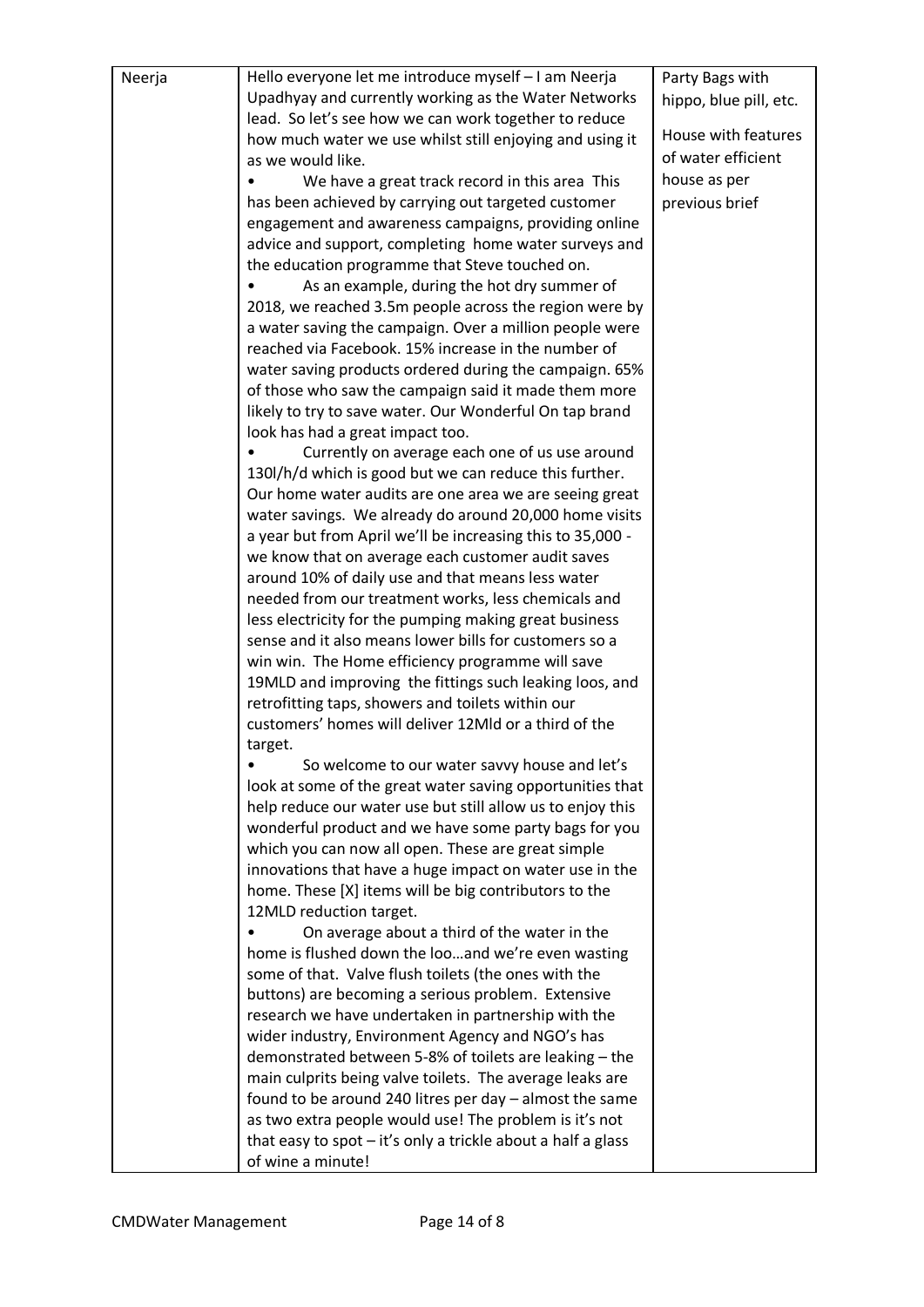|      | Finding these leaky loos are where your little                     |                  |
|------|--------------------------------------------------------------------|------------------|
|      | blue pills are needed. You pop one in the cistern, it dyes         |                  |
|      | the water blue and you can spot the trickle running                |                  |
|      | down into the pan.                                                 |                  |
|      | For older toilets with larger cisterns (generally                  |                  |
|      | those with a handle to flush) wherever we can we                   |                  |
|      | convert them to dual flush during our home audits -                |                  |
|      | they're still a syphon, so don't leak like a push button           |                  |
|      | (valve) toilet but work the same way with a big and little         |                  |
|      | flush saving water every time you use the little flush.            |                  |
|      | If we can't convert them we'll fit a hippo - these                 |                  |
|      | simple bags hold back about a litre of water each time             |                  |
|      | you flush (a bit like the old brick in the cistern trick from      |                  |
|      | years ago, but a lot safer).                                       |                  |
|      | Water saving devices such as shower heads                          |                  |
|      | reduce the average daily water consumption by around               |                  |
|      | 25 litres a day, tap regulators around half that amount.           |                  |
|      | • We must remember though - it's not just the kit. It's            |                  |
|      | actually our own water using behaviours that are                   |                  |
|      | important. Spotting and fixing leaking loos or overflows,          |                  |
|      | using the correct flush (small when possible), taking              |                  |
|      | shorter showers - we put a timer in to remind you -                |                  |
|      | those last for about 4 minutes as a guide $-$ but all we           |                  |
|      | need is for everyone to reduce their shower time by a              |                  |
|      |                                                                    |                  |
|      | little bit. It's also important to think about loading             |                  |
|      | dishwashers (they actually use less water than washing             |                  |
|      | by hand), using short cool washing machine cycles,                 |                  |
|      | collecting rainwater to use in the garden $-$ all these little     |                  |
|      | changes can make a big difference.                                 |                  |
|      | I'm sure you'll agree that these are all great ideas,<br>$\bullet$ |                  |
|      | especially given the real shift we have seen in recent             |                  |
|      | times in consumer perceptions and behaviour                        |                  |
|      | around climate change. If we can influence the types               |                  |
|      | of appliances that customers buy to shift to more                  |                  |
|      | efficient washers and dishwasher for example the                   |                  |
|      | impact only increases.                                             |                  |
|      | • I'll now handover to Rose who will talk to you about             |                  |
|      | Metering and BOPPS                                                 |                  |
| Rose | Hi, I'm Rose Jolly and I work in our Innovation Team<br>$\bullet$  | Boundary box and |
|      | In AMP7 we are going to fit at least half a million<br>$\bullet$   | meter set upon   |
|      | meters, all of which is funded through our price                   | plinth.          |
|      | settlement. This is 186% more than AMP6. This will                 |                  |
|      | help us in two ways, we will be able to identify                   |                  |
|      | customer side leakage and also reduce demand                       |                  |
|      | which helps PCC.                                                   |                  |
|      | The average burst on a private pipe (Bopp) in<br>$\bullet$         |                  |
|      | volumetric terms is 500 litres per hour and currently              |                  |
|      | we find circa 10,000 of these a year. With the extra               |                  |
|      | meters we believe that we will find around 5,000                   |                  |
|      | additional leaks per year in AMP7 which equates to                 |                  |
|      | around [5MLD] reduction. & remember you've just                    |                  |
|      | heard Sophie explaining how we can repair these                    |                  |
|      | leaks quickly and cost effectively using Seek-A-Leak.              |                  |